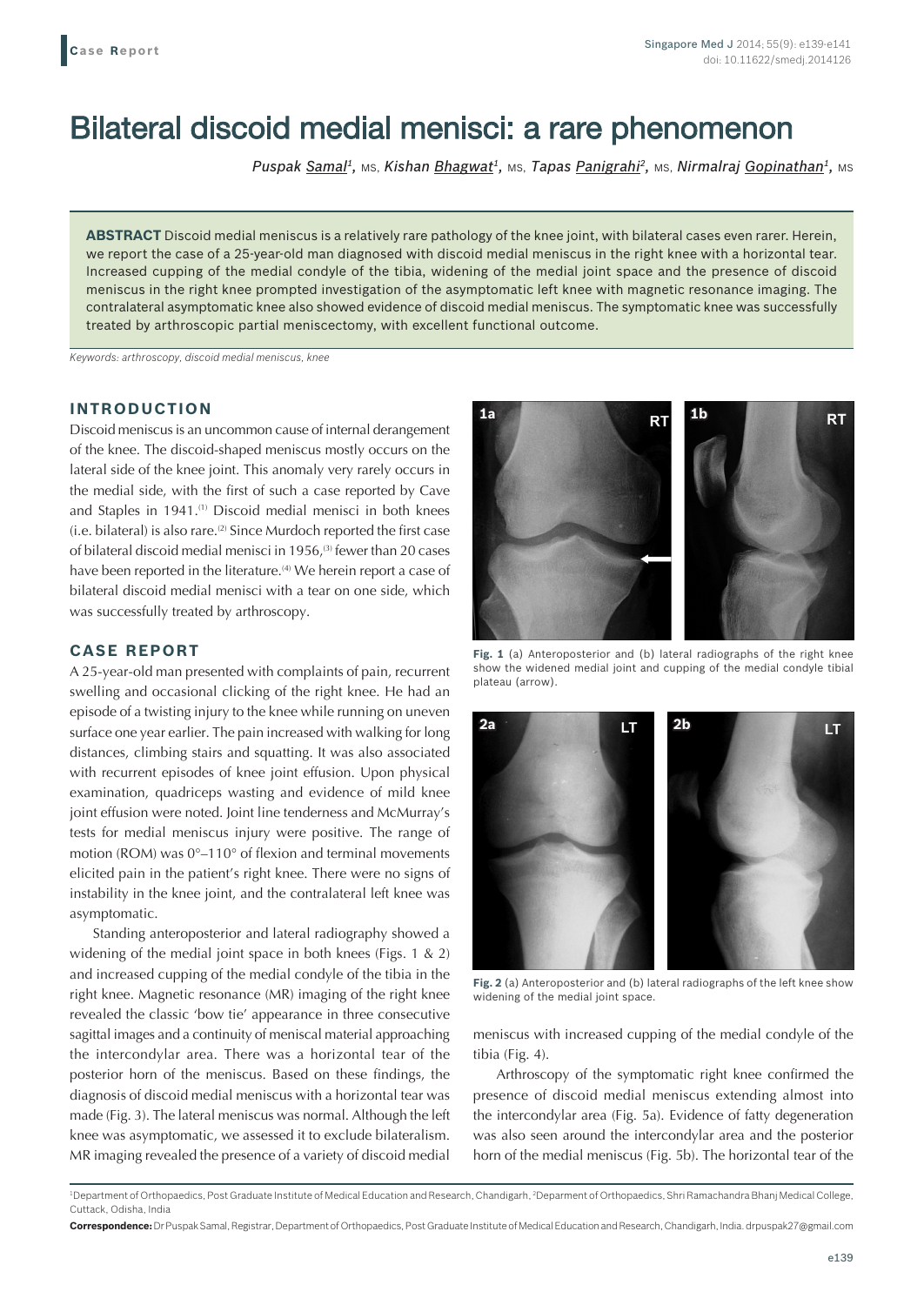

**Fig. 3** (a & b) Coronal MR images of the right knee show complete variety of discoid medial meniscus (arrows). (c & d) Sagittal MR images of the right knee show horizontal tear of the posterior horn (arrow).



**Fig. 4** Coronal MR images of the left knee show a complete discoid medial meniscus (arrows).



**Fig. 5** Arthroscopic images of the right knee show (a) discoid medial meniscus extending to the intercondylar region, (b) fatty degeneration in the intercondylar region (arrows); (c) horizontal tear of the posterior horn (arrow); and (d) the medial meniscus after partial meniscectomy.

posterior horn extended from the midsubstance (Fig. 5c). Other intra-articular structures were normal. Judicious partial resection of the torn part of the medial meniscus was performed (Fig. 5d). The patient was allowed full weight-bearing and knee movement from the first postoperative day. At follow-up two years later, the patient was doing well with complete painless ROM.

#### **DISCUSSION**

Since the report by Cave and Staples in  $1941<sub>1</sub>$ <sup>(1)</sup> discoid medial meniscus still remains an uncommon clinical entity and bilateralism is exceedingly rare. The actual incidence of discoid medial meniscus and its bilateralism is difficult to cite because most patients are asymptomatic. Out of the 10,000 meniscectomies reported by Smillie,<sup>(5)</sup> 467 were done for discoid lateral meniscus and 7 for discoid medial meniscus. In 14,731 meniscal injuries examined by Dikason et al,  $(6)$  10 out of 8,040 (0.12%) medial meniscal and 102 out of 6,691(1.52%) lateral meniscal injuries were discoid. The reported incidence of discoid medial meniscus was  $0.06\% - 0.30\%$  in various studies.<sup>(4)</sup>

The aetiology of discoid meniscus is controversial. In 1948, Smillie postulated that the discoid shape is normal in the developing embryo, $(4,5)$  and that failure of absorption of the central portion, which persists during the fetal stage, leads to 'congenital discoid meniscus'.<sup>(5)</sup> In 1974, Weiner and Rosenberg attributed discoid meniscus to congenital changes in the tibia.<sup>(7)</sup> Stable discoid is often an incidental finding in asymptomatic patients. It can, however, be symptomatic in the presence of a tear, and the most common tear pattern is that of a degenerative horizontal cleavage, comprising 58%–98% of all symptomatic discoid menisci.<sup>(8,9)</sup> Our patient had a large horizontal tear extending from the midsubstance to the posterior horn of the medial meniscus.

The radiological findings associated with discoid medial meniscus are: (a) cupping of the medial tibial plateau; (b) proximal tibial physis collapse; and (c) widening of the medial joint space.<sup>(2)</sup> Atay et al reported a case where bilateral cupping of the medial tibial plateau was observed. $(10)$  In our case, there was bilateral widening of the medial joint space and an increased cupping of the medial condyles of the tibia.

MR imaging has facilitated the diagnosis of discoid meniscus. The presence of the 'bow tie' sign in more than three slices of sagittal plane MR images suggests the occurrence of discoid meniscus.(11) In coronal plane MR imaging, the most accurate criterion for the diagnosis of discoid meniscus is when the ratio of the minimal meniscal width to the maximal tibial width is more than 20%.<sup>(8)</sup> However, arthroscopy remains the gold standard for diagnosing discoid meniscus. According to the Watanabe classification,<sup>(12)</sup> our case had a complete variety of